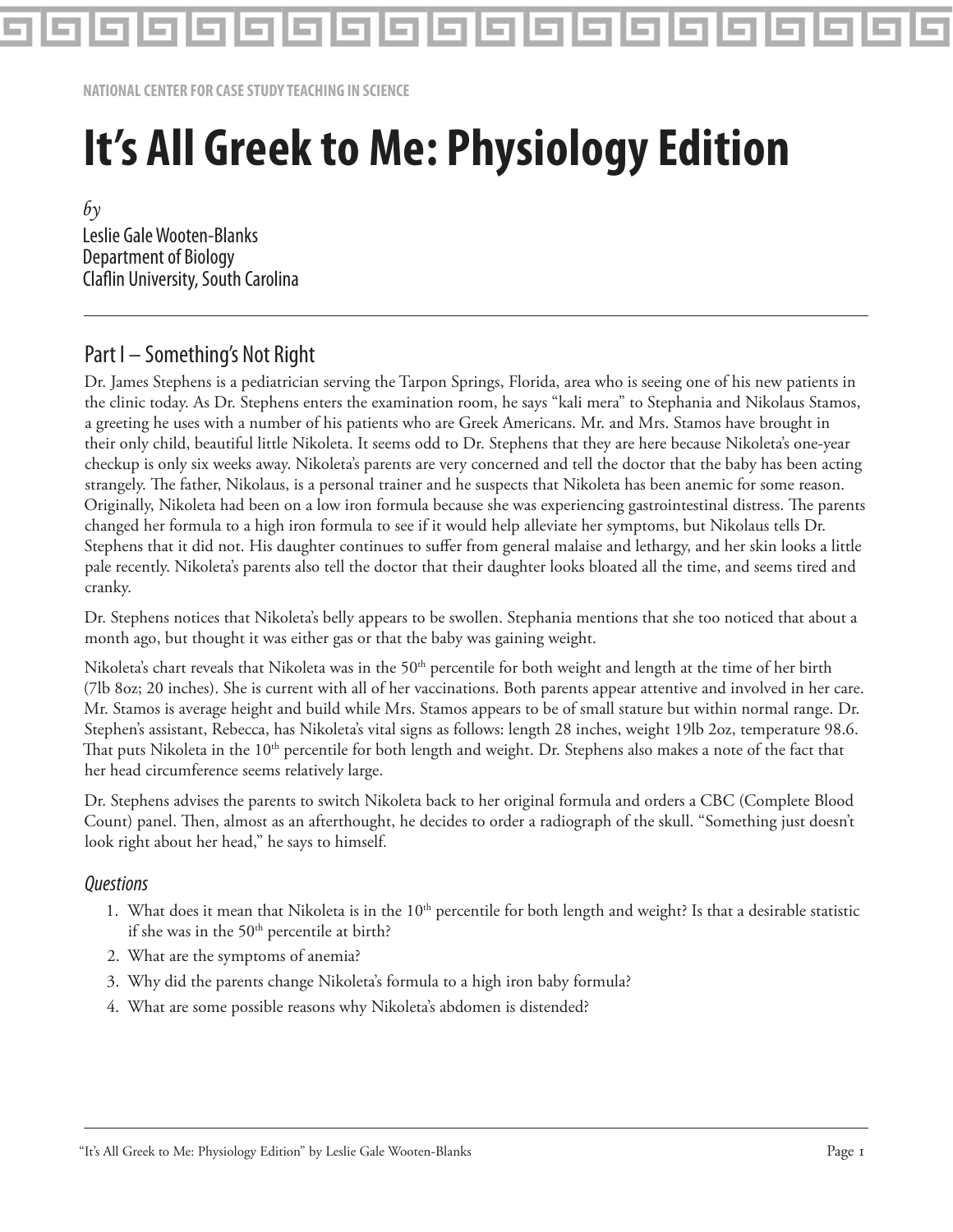# Part II – The Test Results

|                               | Value                      | Normal                                 |
|-------------------------------|----------------------------|----------------------------------------|
| Hb (hemoglobin)               | 5g/dL                      | Male: 13.5-16.5 g/dL                   |
|                               |                            | Female: 12.0-15.0 g/dL                 |
| RBC (red blood cell count)    | $4.6 \times 10^6$ cells/ml | Male: $4.5 - 5.5 \times 10^6$ cells/ml |
|                               |                            | Female: $4.0-4.9 \times 10^6$ cells/ml |
| MCV (mean corpuscular volume) | 65                         | $80 - 100$                             |
| WBC (white blood cell count)  | 15,000 cells/ml            | 4500-10,000 cells/ml                   |
| Platelet count                | 250,000                    | 100,000-450,000                        |

Dr. Stephens receives the lab reports and decides to refer Nikoleta to a hematologist. The results are as follows:

Mr. and Mrs. Stamos bring little Nikoleta into the hematologist's office and Nikoleta has her blood drawn. After a few minutes, the hematologist returns to speak with the parents. Even with just a few moments looking at the sample, he knows that there is something wrong. The hematologist reports that he observed severe hypochromia and microcytosis (lightly colored and small cells), fragmented and nucleated RBCs.

The blood sample taken in the office appears as follows:



*Figure 1A.* Nikoleta's red blood cells *Figure 1B.* Normal red blood cells



The hematologist meets with the Stamos family in the exam room. "Mr. and Mrs. Stamos, there are some things that do not look normal in Nikoleta's blood. I am not sure of the cause, but I do know that Nikoleta's red blood cells aren't shaped correctly and they are not the right color. The red blood cells should be very red under the microscope and her red blood cells are light pink."

Mrs. Stamos asks, "Does it matter if her red blood cells aren't red?"

The hematologist replies, "Yes, it does matter. Healthy red blood cells are very red and carry oxygen. Nikoleta's red blood cells aren't able to carry much oxygen to her tissues. I have an additional concern as well. Sometimes disorders like anemia can have a genetic basis. I would like to have both of you to give a sample of blood for a complete blood count."

The findings from both parents are mild hypochromia and macrocytic (lightly colored and large cells) anemia. The hematologist gives a diagnosis of erythroblastic anemia for both Mr. and Mrs. Stamos.

# **Ouestions**

5. Are the lab results of the CBC normal? Which values are normal and which are not?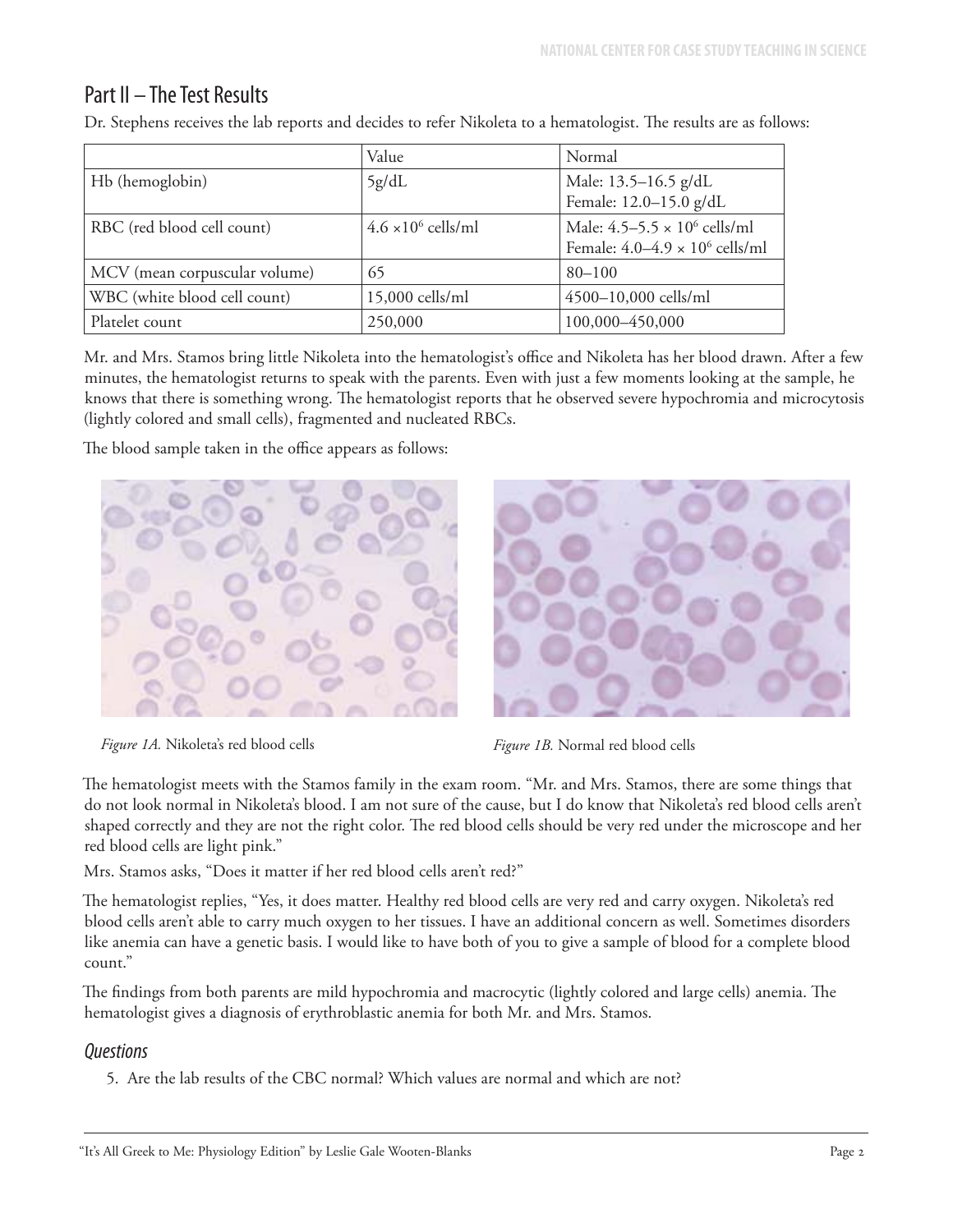- 6. Why are there different normal values for hemoglobin levels and RBC count in males and females?
- 7. Do red blood cells normally have nuclei?
- 8. Why was an analysis of Mr. and Mrs. Stamos' blood ordered?
- 9. Would a picture of Mr. Stamos' red blood cells look like Nikoleta's red blood cells?
- 10. What is erythroblastic anemia?

Dr. Stephens receives a full report from the hematologist and digital images of Nikoleta's skull.



*Figure 2A.* Nikoleta's skull radiograph. *Figure 2B.* Normal skull radiograph.

# **Question**

11. Does the radiograph of Nikelta's skull appear normal? How are the two radiographs different?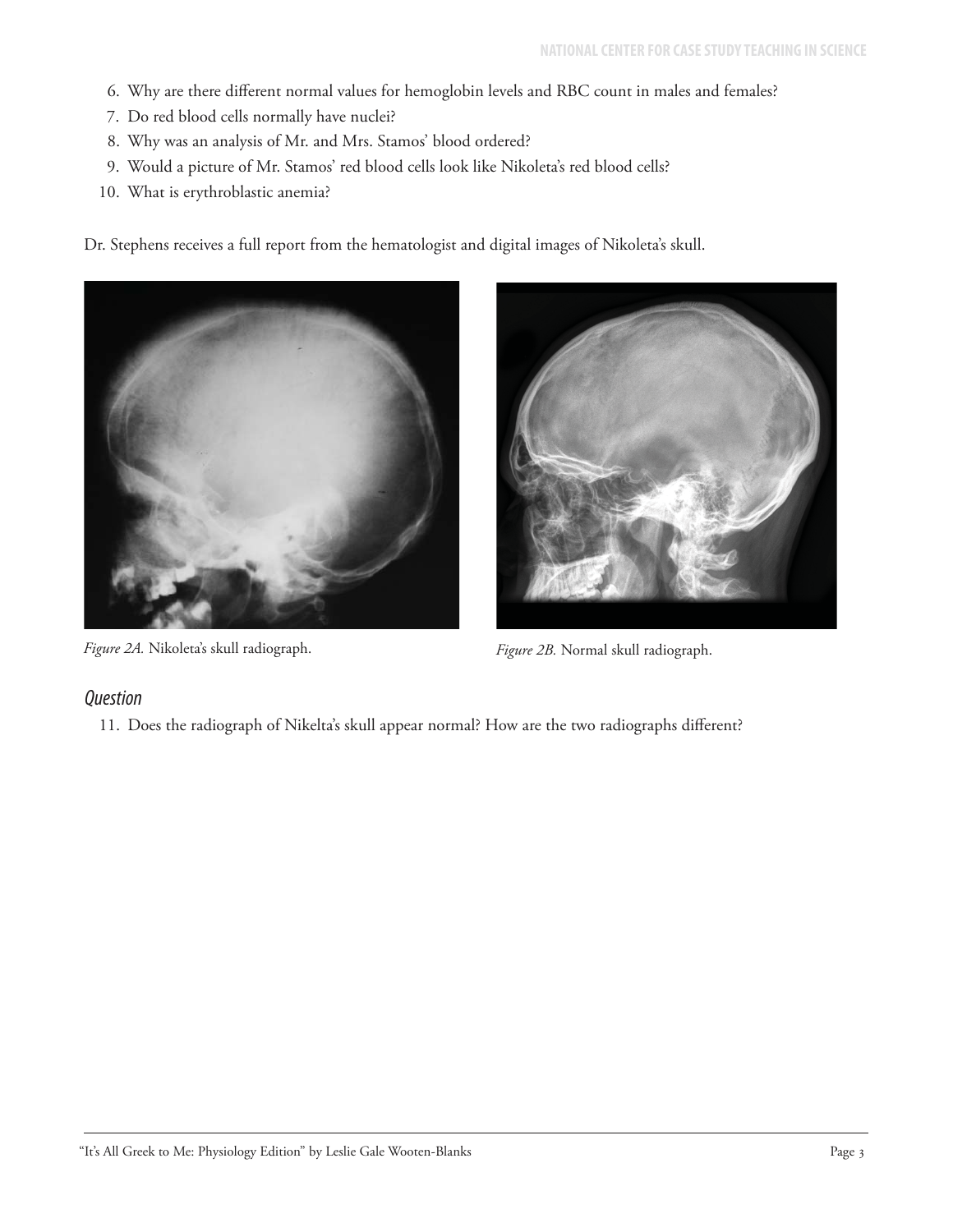# Part III – The Family Returns

Dr. Stephens calls Mr. and Mrs. Stamos and asks that they come in for a follow-up visit. This time the parents meet with Dr. Stephens in his office, not in the exam room. After they are seated, Dr. Stephens informs them that Nikoleta's condition is very serious.

"I am sorry to give you bad news. Nikoleta does have anemia but, unfortunately, giving her a high iron formula was exactly the opposite of what should be done. Nikoleta's disorder has a genetic basis."

"But neither one of us has any of the problems Nikoleta has. We aren't tired all the time. We work out every day," replies Mr. Stamos.

"That's a very good thing, and it has probably helped to keep you and your wife healthy. You both have a much milder form of anemia. Unfortunately, Nikoleta's condition is more severe."

#### **Questions**

- 12. What is the most likely diagnosis for Nikoleta?
- 13. What are the general features of this disease?